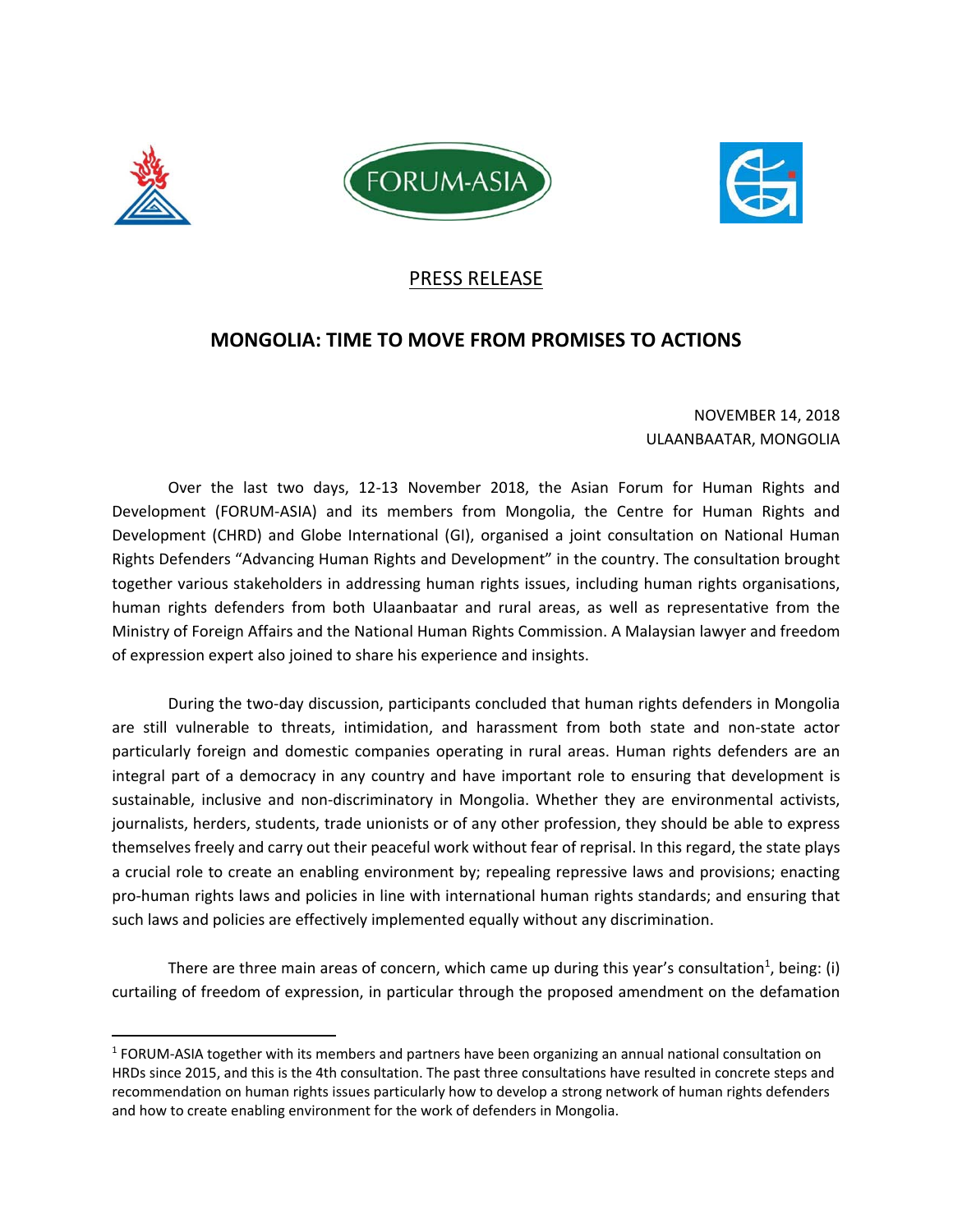clause in the Criminal Code and Libel clause of the Law on Administrative offence<sup>2</sup>.; (ii) developing effective law on protection of human rights defenders and how to enact the law and (iii) disruptive business activities, in particular mining and large development project, and their adverse human rights impact. While some progress has been made over the past year when it comes to these areas of concern, in other instances there has been actually been regress. While there is a positive progress on drafting the law on human rights defenders protection under the leadership of the Mongolian National Human Rights Commission (MNHRC) in consultation with CSOs, negative impacts of mining and agriculture companies' operation have been intensified especially for local communities and herders.

Human rights defenders including journalists strongly oppose the inclusion of defamation as a criminal offence and the Libel clause under the Law on Administrative Offences. Such a provision will have a chilling effect on society and will stifle freedom of expression. If the proposed amendment is enforced, this would be a step backward by the Government. The right to freedom of expression is guaranteed for everyone under the Constitution of Mongolia and international human rights standards. Human rights defenders, including journalists, have an important role in holding the Government accountable, and the State must ensure they are able to do so. Participants of the consultation also encourage the Government to review all legislation that can be used to stifle freedom of expression, in particular the proposed amendment on defamation to the Criminal Code, and to ensure the active participation of all stakeholders in the amendment process.

During the discussion on the draft human rights defenders protection law, the network of human rights defenders in Mongolia welcomed efforts made by key human rights actors in the country, such as the Mongolia National Human Rights Commission (MNHRC) and the human rights sub‐committee of Parliament. However, participants to the consultation believe that some provisions in the latest draft law can still be strengthened to ensure substantive and holistic protection of human rights defenders in Mongolia, including the clearer definition of human rights defenders, the role they have in the protection committee as well as an inclusion of local authorities' protection obligation. Such a review is important to ensure the inclusivity of the law, and effective implementation.

Participants also pointed out that business operations, such as mining, take place without effective control mechanisms, while environmental defenders and herders continue to be affected by business operation. In this context, participants noted that since the United Nations Working Group on Business and Human Rights visit in 2012, there has been no meaningful progress from the Government to develop a National Action Plan (NAP) on Business and Human Rights. The NAP should articulate the State's priorities and actions to protect against the adverse impact of business operations, as well as clarify how businesses should discharge their responsibilities to respect human rights. The Government should ensure that the NAP is based on international human rights standards, in conformity with the United Nations Guiding Principles on Business and Human Rights as well as covering key issues such as mining companies'

 $^2$  The Law on Administrative Offences was enforced since July in 2017. Since then over 230 journalists, media staffs and social media users have been charged under article 6.21 of the Law.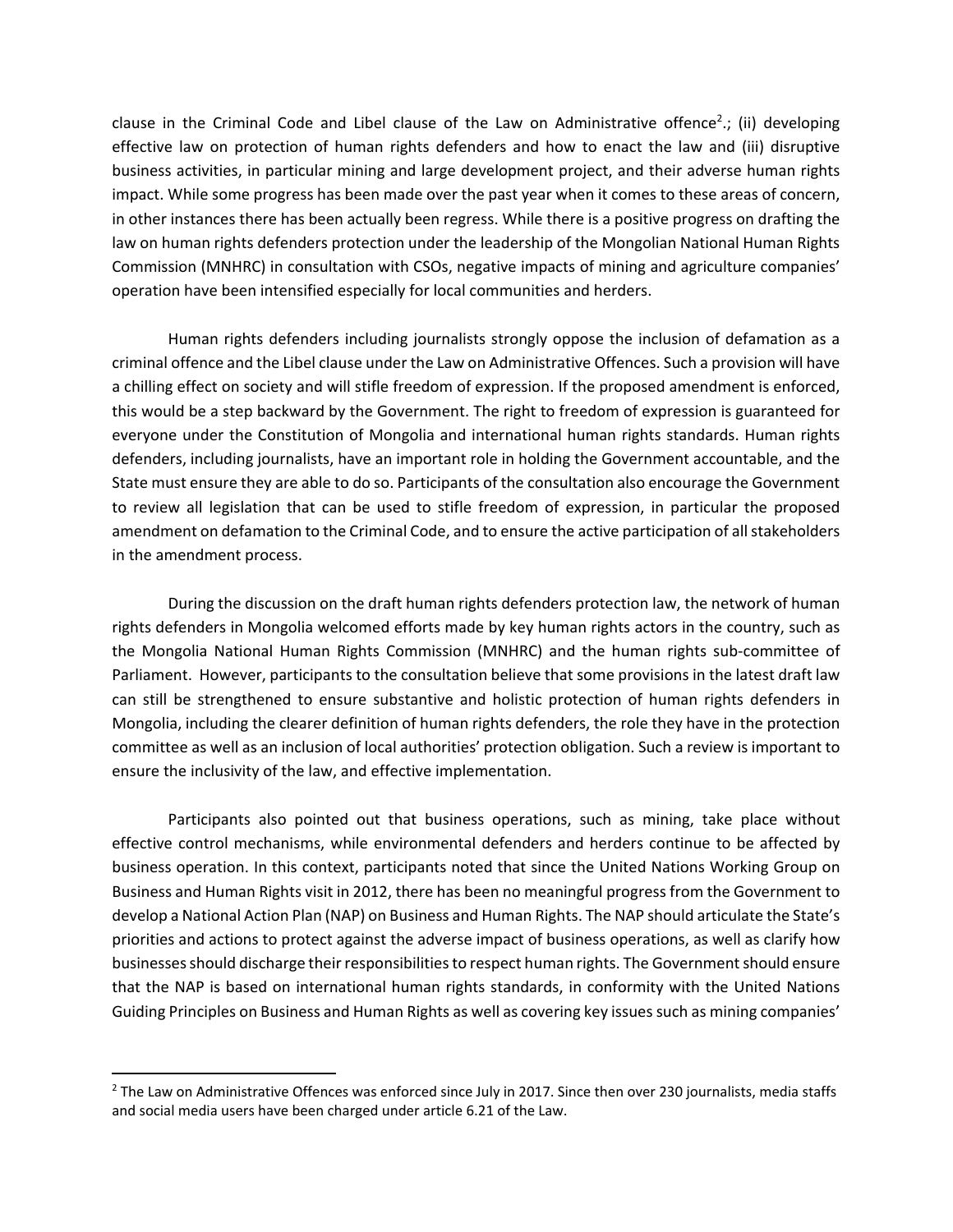practices, land distribution and labor rights. It should take into account the inputs from civil society organisations and affected communities through a genuine open and consultative process.

Some progress on human rights has been made over the past year in Mongolia. However, human rights defenders are still subject to intimidation and harassment. As a champion of democracy in East Asia, the Government of Mongolia needs to play a proactive role in the protection of human rights defenders, by creating an enabling legal environment and ensuring the effective implementation of laws and policies. By doing so, the protection and fulfilment of human rights may fully be achieved in the country.

> FORUM‐ASIA Center for Human Rights and Development Globe International National Human Rights Defenders Network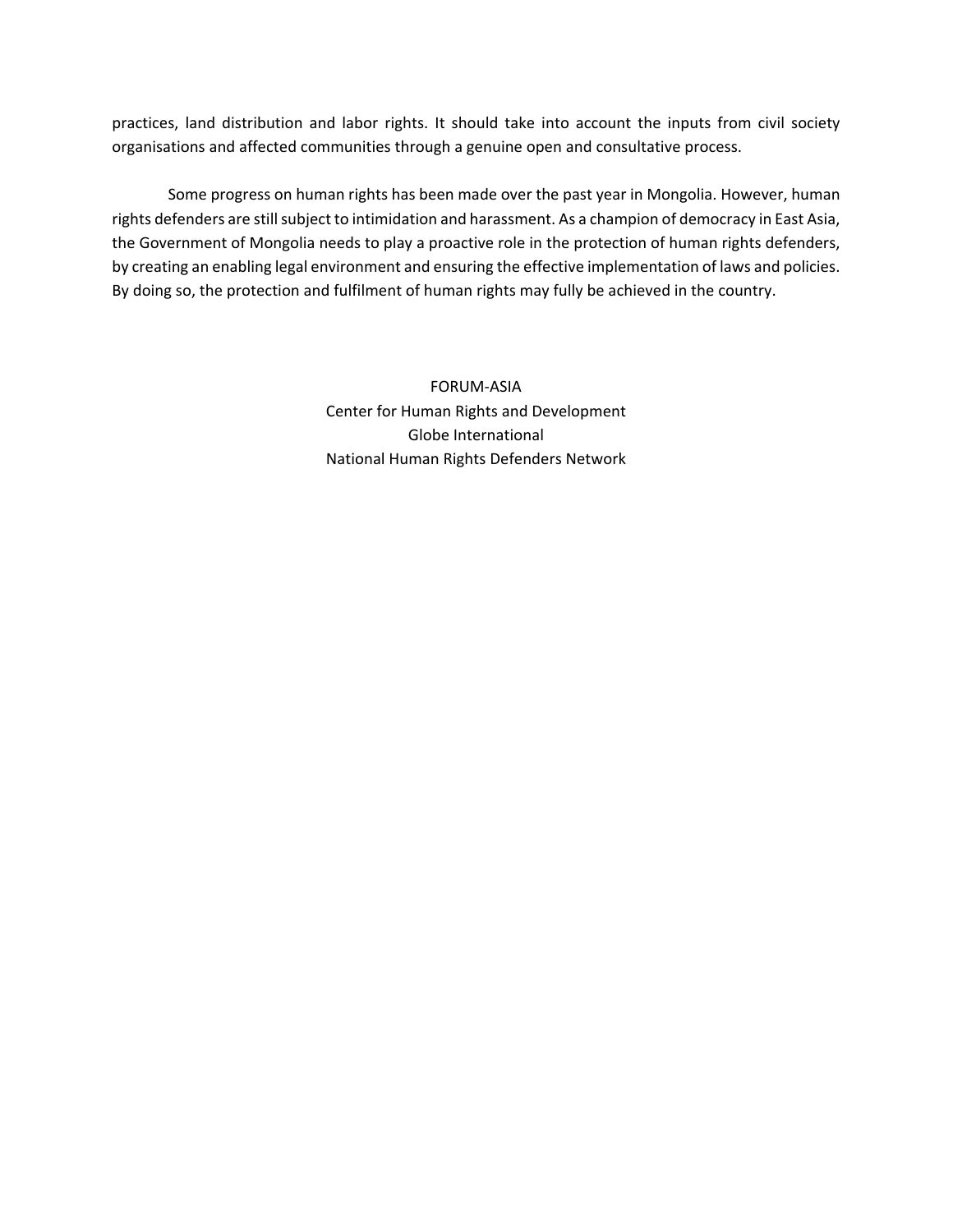





## ХЭВЛЭЛИЙН МЭДЭЭ

# **МОНГОЛ УЛС: АМЛАЛТААС ҮЙЛ АЖИЛЛАГАА РҮҮ ШИЛЖИХ ЦАГ БОЛЛОО**

2018 ОНЫ 11‐Р САРЫН 18 ӨДӨР УЛААНБААТАР ХОТ, МОНГОЛ УЛС

Олон улсын Хүний Эрх, Хөгжлийн Азийн Форум (FORUM‐ASIA), Монгол дахь гишүүн байгууллага Хүний Эрх Хөгжил Төв, Глоб Интернэшнл Төвтэй хамтран 2018 оны 11‐р сарын 12‐13‐ны өдөр "Хүний эрх болон хөгжлийг хөхиүлэн дэмжих нь" Үндэсний хүний эрхийг Хамгаалагчдын хамтарсан зөвлөгөөн Монгол улсын нийслэл Улаанбаатар хотод зохион байгууллаа. Улаанбаатар хот болон орон нутгийн хүний эрхийн байгууллага, хүний эрхийг хамгаалагчид, Монгол улсын ГХЯ, ХЭҮК‐ ын төлөөлөл зэрэг олон оролцогч цугларан хүний эрхийн тулгамдсан асуудлуудыг ярилцан хэлэлцлээ. Малайз улсын хуульч‐өмгөөлөгч, үзэл бодлоо чөлөөтэй илэрхийлэх чиглэлээр мэргэшсэн шинжээчид зөвлөгөөнд оролцож туршлагаа хуваалцав.

Хоёр өдөр үргэлжилсэн хэлэлцүүлгийн явцад Оролцогчид, хүний эрхийг хамгаалагчид ялангуяа хөдөө орон нутагт үйл ажиллагаа явуулж байгаа гадаадын болон дотоодын компаниудын заналхийлэл, доромжлол, сүрдүүлэгт өртөх магадлалтай хэвээр байна гэсэн дүгнэлтэнд хүрсэн. Хүний эрхийг хамгаалагчид аливаа улс орны ардчиллын салшгүй нэг хэсэг мөн бөгөөд Монгол улсын тогтвортой, оролцоот, ялгаварлан гадуурхалтаас ангид хөгжлийг хангахад онцгой үүрэг гүйцэтгэдэг. Байгаль орчны идэвхтэн, сэтгүүлч, оюутан, үйлдвэрчний эвлэлийн ажилтан, мөн бусад мэргэжлийн ажилтнууд өөрсдийгөө чөлөөтэй илэрхийлж, шийтгэлээс айлгүйгээр ажлаа тайван амгалан хийх боломжтой байх ёстой. Дарангуй хууль, заалтуудыг хүчингүй болгох, хүний эрхийн олон улсын стандартад нийцсэн хүний эрхийг дээдэлсэн, хамгаалсан хууль, журмыг батлах, баталсан хууль, журмууд нь хэн нэгнийг ялгаварлан гадуурхалгүйгээр хүн бүрт тэгш үйлчилдэг байх орчныг Төр бүрдүүлэх үүрэгтэй.

Энэ удаагийн зөвлөгөөнөөр<sup>з</sup> санаа түгшээж буй гурван гол зүйлд анхаарал хандууллаа. Үүнд: нэгдүгээрт, Эрүүгийн хуулинд гүтгэлгийн тухай зүйл заалтыг оруулах санал, Зөрчлийн тухайн хуульд

 $^3$  Форум-Ази өөрийн гишүүд, түншүүдтэй хамтран 2015 оноос хойш Хүний Эрхийг Хамгаалагчдын Үндэсний зөвлөгөөнийг жил бүр зохион байгуулж ирсэн бөгөөд энэ жил 4 дэх удаагийн зөвлөгөөнийг явуулж байна. Өмнөх гурван зөвлөгөөнөөс Монгол улсад хүний эрхийг хамгаалагчдын хүчирхэг сүлжээг хэрхэн бий болгох, хамгаалагчдад ажил хийх орчныг хэрхэн бүрдүүлж өгөх зэрэг хүний эрхийн талаар тодорхой алхмууд хийж зөвлөмж гаргасан.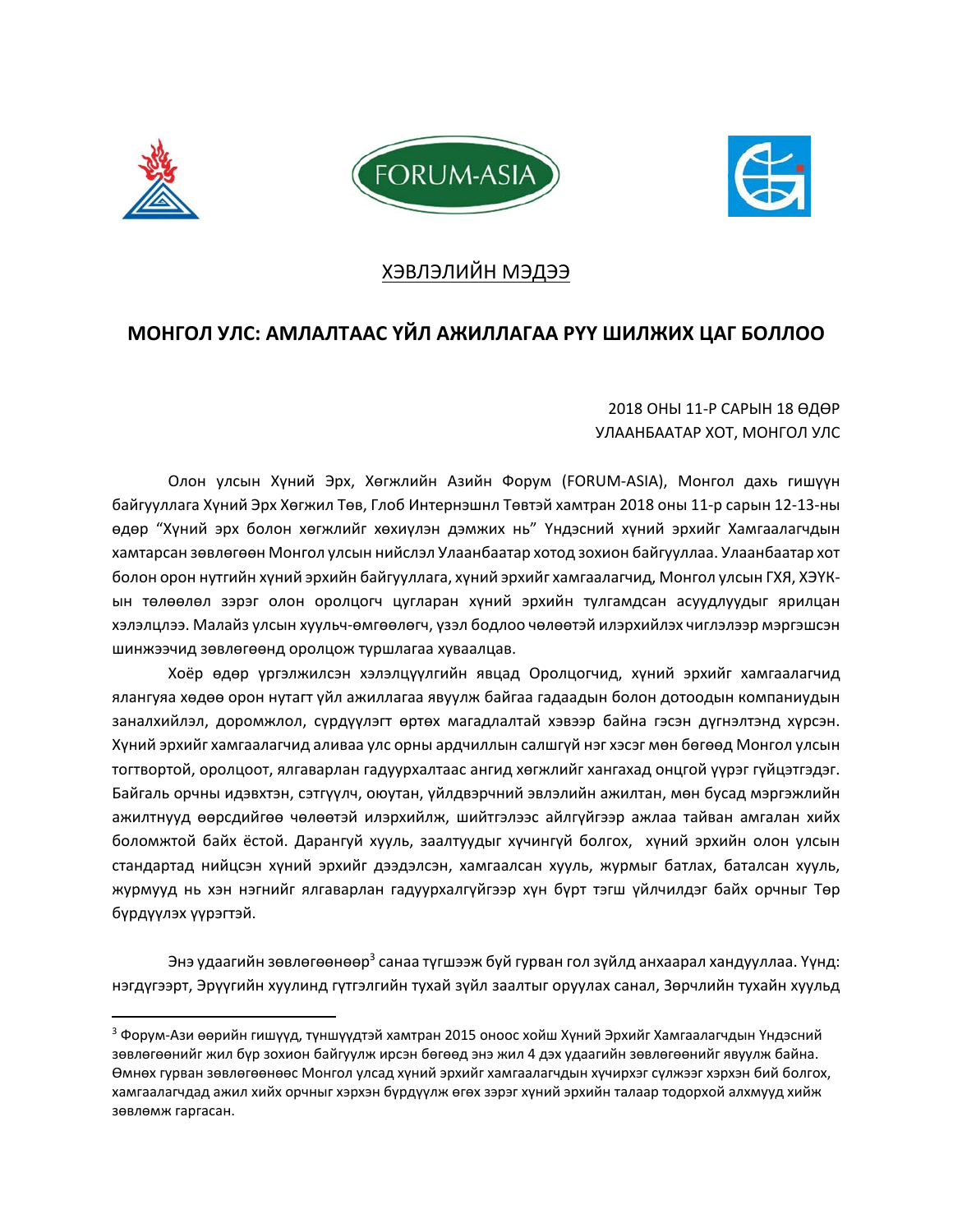буй гүтгэлгийн тухай зүйл заалт<sup>4</sup>, хоёрдугаарт, хүний эрхийг хамгаалагчдыг хамгаалах үр нөлөө бүхий хуулийн төсөл, хууль батлах үйл явц, гуравдугаарт, уул уурхай, хөгжлийн томоохон төслүүдийн хортой үйл ажиллагаа, хүний эрхэд үзүүлж буй сөрөг нөлөө гэсэн үндсэн гурван асуудлыг хөндөж ярилцлаа.

Өнгөрсөн нэг жилийн хугацаанд ахиц дэвшил байсан хэдий ч анхаарал татаж буй эдгээр асуудлын хувьд зарим талаар ухарсан гэж болохоор байна. Монгол Улсын Хүний Эрхийн Үндэсний Комисс манлайлан иргэний нийгмийн байгууллагуудтай хамтран боловсруулсан Хүний эрхийг хамгаалагчдыг хамгаалах хуулийн төсөл боловсруулсан эерэг ахицын зэрэгцээ уул уурхай, газар тариалангийн компаниудын үйл ажиллагаа, орон нутгийн иргэд, малчдад үзүүлж буй сөрөг нөлөө ихээхэн нэмэгджээ.

Сэтгүүлчдийг хамруулан хүний эрхийг хамгаалагчид нэр хүндэд халдах, ялангуяа гүтгэлгийн тухай зүйл заалтыг эрүүгийн шийтгэл гэж үзэх, Зөрчлийн тухай хуульд буй Гүтгэлэг гэсэн заалт оруулсныг эрс эсэргүүцэж байна. Эдгээр зүйл заалт нь нийгмийг айдаст автуулах сөрөг нөлөөтэй төдийгүй үзэл бодлоо илэрхийлэх эрх чөлөөг нухчин дарж буй хэрэг мөн. Монголын төр Эрүүгийн хуулийн төсөлдөө санал болгож буй энэ нэмэлт өөрчлөлтийг баталбал хойш ухарсан хэрэг болно. Монгол Улс хүн бүрийнхээ үзэл бодлоо илэрхийлэх эрх чөлөөг Үндсэн Хуулиараа, мөн олон улсын хүний эрхийн хэм хэмжээний дагуу баталгаажуулсан. Хүний эрхийг хамгаалагчид, үүний дотор сэтгүүлчид, Засгийн Газрыг иргэдийнхөө өмнө хүлээсэн хариуцлагаа биелүүлэхэд чухал үүрэг гүйцэтгэдэг ба энэ боломжийг Төр олгох ёстой. Засгийн Газар Үзэл бодлоо илэрхийлэх эрх чөлөөг хязгаарлан боомилоход ашиглагдаж болохуйц бүхий л хууль, тогтоомж, ялангуяа Эрүүгийн хуульд нэмэлт өөрчлөлтөөр оруулах гэж буй нэр хүндэд халдах,гүтгэх заалтаа эргэн нягталж, хуулийн төсөл хэлэлцэх үйл явцдаа бүх талын оролцоог хангах ёстой гэж зөвлөгөөнд оролцогчид үзлээ.

Монголын хүний эрхийг хамгаалагчдын сүлжээнийхэн Хүний эрхийг хамгаалагчдыг хамгаалах тухай хуулийн төслийн хэлэлцүүлгийн үеэр Хүний Эрхийн Үндэсний Комисс, УИХ‐ын Хүний Эрхийн Дэд Хороо зэрэг хүний эрхийн чиглэлийн гол оролцогчдын хүчин чармайлтыг талархан сайшаасан билээ. Үүний зэрэгцээ, Монголын хүний эрхийг хамгаалагчдыг бүрэн бодит хамгаалалтаар хангах зорилготой энэхүү хуулийн төслийн сүүлийн хувилбарын зарим заалт, тодруулбал, хүний эрхийг хамгаалагч гэсэн тодорхойлолтыг ойлгомжтой болгох, Хамгаалалтын Хороонд тэдний гүйцэтгэх үүрэг, хүний эрхийг хамгаалахад орон нутгийн удирдлагад үүрэг хүлээлгэх зэрэг заалтыг илүү тодорхой болгож, чангатгах зэргээр илүү сайжруулах шаардлагатайг Зөвлөгөөнд оролцогчид зөвлөж байна. Ийнхүү эргэж нягтлах нь хуулийн хамрах хүрээ, үр нөлөө бүхий хэрэгжилтийг хангахад нэн чухал юм.

Уул уурхай зэрэг бизнесийн үйл ажиллагаа тодорхой хяналтгүйгээр явагдаж, тэдний үйл ажиллагааны нөлөөлөлд байгаль орчныг хамгаалагчид, малчид өртсөн хэвээр байгааг Оролцогчид хөндөж хэлэлцсэн төдийгүй НҮБ‐ын Бизнес ба Хүний Эрхийн Ажлын хэсэг 2012 онд Монгол Улсад ажлын айлчлал хийснээс хойш Бизнес ба Хүний Эрхийн Үйл ажиллагааны Үндэсний Хөтөлбөр боловсруулах талаар Засгийн Газар онцгой ахиц гаргаагүйг Оролцогчид тэмдэглэв. Үйл ажиллагааны

<sup>4</sup> Захиргааны Зөрчлийн тухай хууль 2017 оны 7‐р сараас мөрдөгдөж эхэлсэнээс хойш 230 гаруй сэтгүүлч, хэвлэл мэдээллийн ажилтан, нийгмийн сүлжээ хэрэглэгч энэ хуулийн 6.21‐р зүйлийн дагуу шийтгэгдээд байгаа болно.